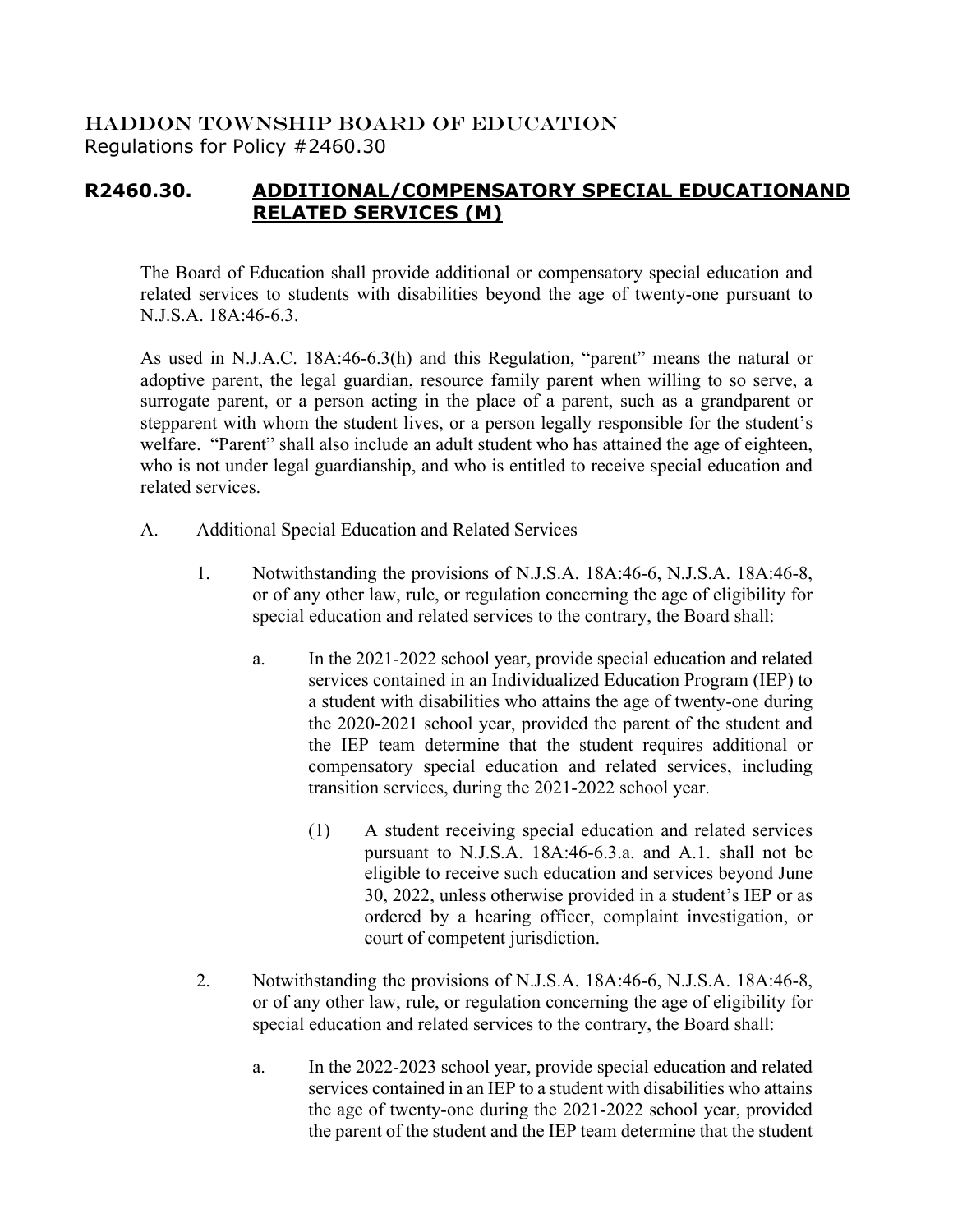requires additional or compensatory special education and related services, including transition services, during the 2022-2023 school year.

- (1) A student receiving special education and related services pursuant to N.J.S.A. 18A:46-6.3.b. and A.2. shall not be eligible to receive such education and services beyond June 30, 2023, unless otherwise provided in a student's IEP or as ordered by a hearing officer, complaint investigation, or court of competent jurisdiction.
- 3. Notwithstanding the provisions of N.J.S.A. 18A:46-6, N.J.S.A. 18A:46-8, or of any other law, rule, or regulation concerning the age of eligibility for special education and related services to the contrary, the Board shall:
	- a. In the 2023-2024 school year, provide special education and related services contained in an IEP to a student with disabilities who attains the age of twenty-one during the 2022-2023 school year, provided that the parent of the student and the IEP team determine that the student requires additional or compensatory special education and related services, including transition services, during the 2023-2024 school year.
		- (1) A student receiving special education and related services pursuant to N.J.S.A. 18A:46-6.3.c. and A.3. shall not be eligible to receive such education and services beyond June 30, 2024, unless otherwise provided in a student's IEP or as ordered by a hearing officer, complaint investigation, or court of competent jurisdiction.
- B. Rights, Privileges, and Remedies
	- 1. A student receiving special education and related services, including transition services, pursuant to N.J.S.A. 18A:46-6.3 and this Regulation shall be afforded the same rights, privileges, and remedies provided to students with disabilities pursuant to State law, New Jersey State Board of Education regulations concerning special education, and the Federal "Individuals with Disabilities Education Act," (IDEA) 20 USC §1400 et seq.
	- 2. Any disputes that arise with respect to the provision or nature of services provided to a student with disabilities in the additional year as provided in accordance with N.J.S.A. 18A:46-6.3.a., b. and c., and A. above may be addressed as determined by the parent of the student with disabilities, by either: